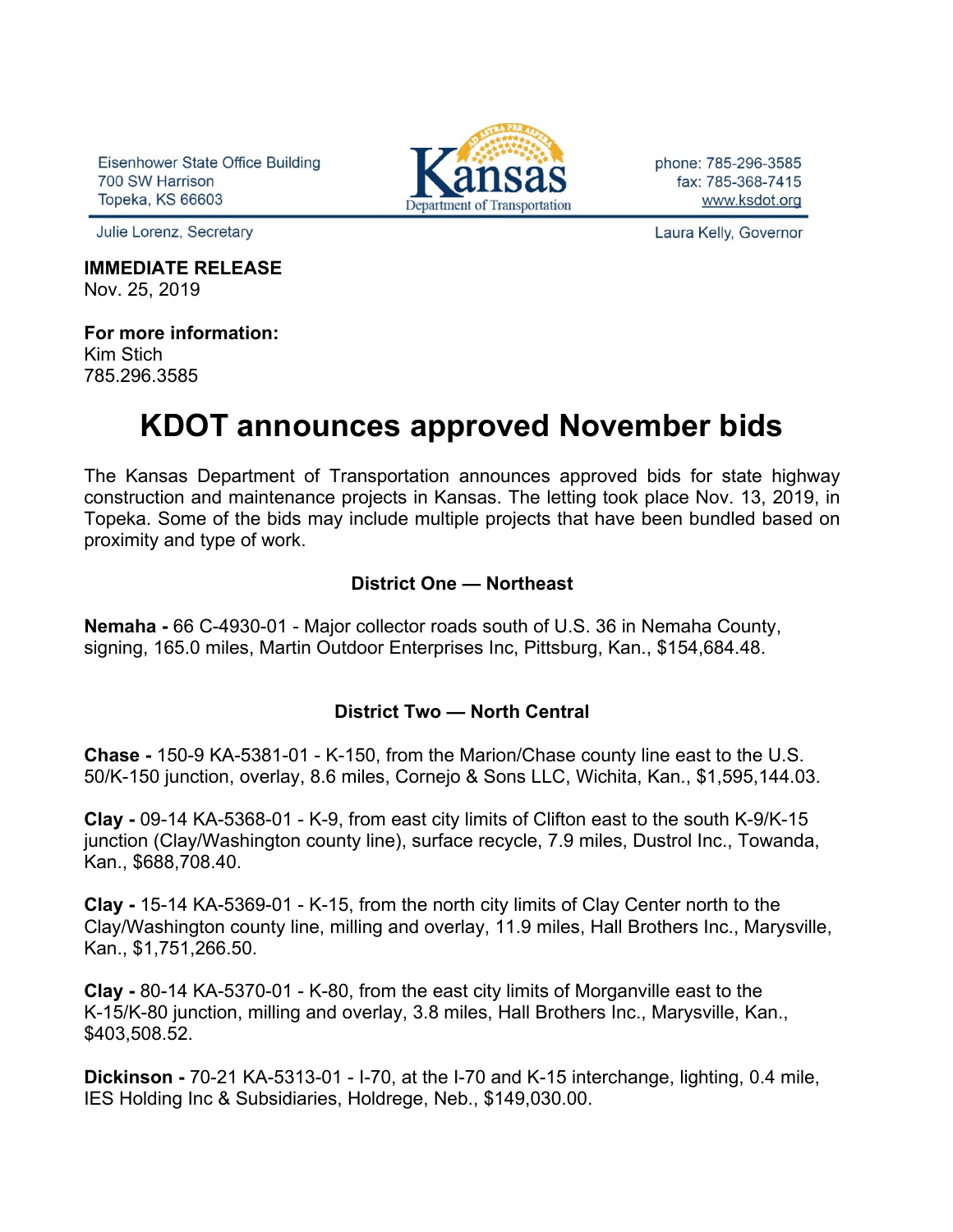**Dickinson -** 04-21 KA-5364-01 - K-4, from the K-43/K-4 junction east to the U.S. 77/K-4 junction, milling and overlay, 7.7 miles, Shilling Construction Co. Inc., Manhattan, Kan., \$1,002,651.41.

**Dickinson -** 15-21 KA-5371-01 - K-15, from the north city limits of Abilene north to the west K-15/K-18 junction, milling and overlay, 6.1 miles, Shilling Construction Co. Inc., Manhattan, Kan., \$852,127.60.

**Marion -** 150-57 KA-5382-01 - K-150, from the K-150/U.S. 56/U.S. 77 junction east to the Marion/Chase county line, overlay, 8.0 miles, Cornejo & Sons LLC, Wichita, Kan., \$1,392,340.13.

**Marion -** 57 KA-5374-01 - K-15, from the Harvey/Marion county line north to the west U.S. 56/K-15 junction; and K-215, from the east city limits of Goessel east to the K-215/K-15 junction, milling and overlay, 13.5 miles, Cornejo & Sons LLC, Wichita, Kan., \$1,711,177.90.

**Mitchell -** 14-62 KA-3292-01 - K-14, bridge #028 over Leban Creek on K-14 located 3.37 miles south of U.S. 24, special, Ebert Construction Co. Inc. & Subsidiary, Wamego, Kan., \$671,352.61.

**Morris -** 177-64 KA-4285-01 - K-177, bridge #023 over Munker's Creek on K-177 located 6.9 miles south of the Morris/Wabaunsee county line, bridge replacement, Bridges Inc., Newton, Kan., \$4,777,363.45.

**Ottawa -** 81-72 KA-5375-01 – U.S. 81, from the Saline/Ottawa county line north to approximately 2,292 feet south of K-106 and northbound Rifle Road north to the Cloud/Ottawa county line, ultra thin bonded asphalt surfacing, 17.0 miles, Shilling Construction Co. Inc., Manhattan, Kan., \$2,844,311.88.

**Statewide -** 197-106 KA-5385-01 - K-197, from the east city limits of Industry east to the Dickinson/Clay county line and from the Dickinson/Clay county line east to the K-15/K-197 junction, sealing, 2.0 miles, Vance Brothers Inc. And Subsidiary, Kansas City, Mo., \$66,249.50.

#### **District Three — Northwest**

**Norton -** 69 C-4936-01 - Washington Road beginning at the U.S. 36 right of way east to the Road W1 intersection, grading and surfacing, 0.5 mile, Sporer Land Development Inc., \$514,405.10.

## **District Four — Southeast**

**Chautauqua -** 99-10 KA-5411-02 - K-99, beginning 2,000 feet south of the K-99/ Quivira Road intersection north 3,100 feet and from the north city limits of Sedan north to the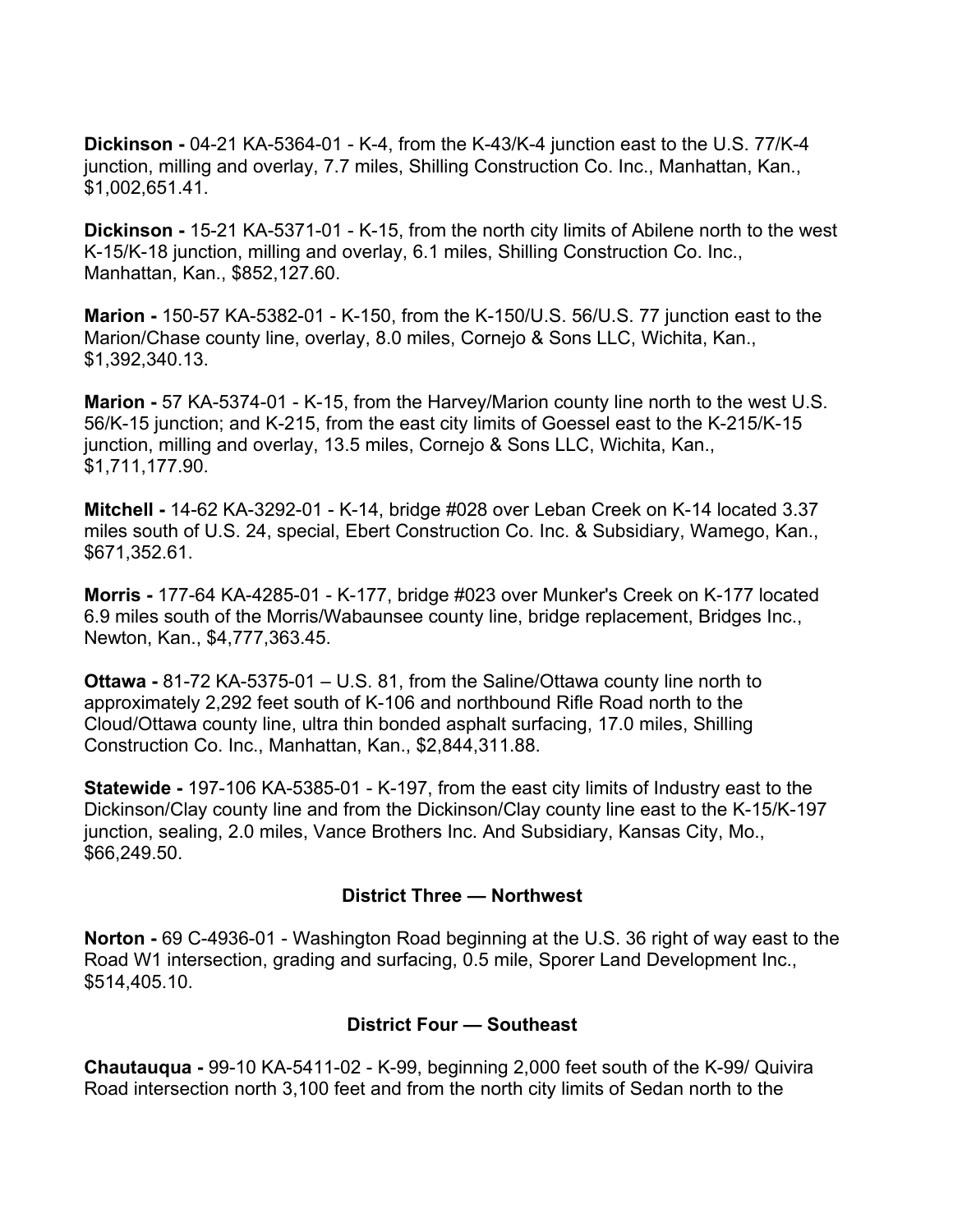Chautauqua/Elk county line, shoulders, 12.0 miles, B & B Bridge Company LLC, St. Paul, Kan., \$157,993.48.

**Elk -** 99-25 KA-5390-01 - K-99, from the east U.S. 160/K-99 junction north to the Elk/Greenwood county line, milling and overlay, 16.4 miles, Cornejo & Sons LLC, Wichita, Kan., \$1,767,766.95.

**Greenwood -** 99-37 KA-5391-01 - K-99, from the Elk/Greenwood county line north to the west U.S. 400/K-99 junction, milling and overlay, 2.1 miles, Cornejo & Sons LLC, Wichita, Kan., \$225,852.46.

**Montgomery -** 75-63 KA-2379-01 – U.S. 75, from the Kansas/Oklahoma state line, north to the south city limits of Caney, grading and surfacing, 0.7 mile, Emery Sapp & Sons Inc. and Subsidiaries, Columbia, Mo., \$6,183,079.89.

#### **District Five — South Central**

**Edwards -** 50-24 KA-5499-01 – U.S. 50, from the east city limits of Kinsley east to the Edwards/Stafford county line, crack repair, 21.6 miles, Scodeller Construction Inc., Wixom, Mich., \$136,278.75.

**Harvey -** 196-40 KA-5392-01 - K-196, from the I-135/K-196 junction east to the Harvey/Butler county line, milling and overlay, 9.6 miles, Cornejo & Sons LLC, Wichita, Kan., \$1,209,648.12.

**Harvey -** 40 KA-5399-01 - U.S. 50, from the Reno/Harvey county line east to the west edge of the wearing surfaces of bridges #073 and #074 over K-15 (includes ramps at Meridian Avenue and K-15); and, K-89, from the north city limits of Halstead north to the south edge of wearing surface of the Halstead bridge (U.S. 50/K-89 junction), milling and overlay, 21.5 miles, APAC-Kansas Inc. Shears Division, Hutchinson, Kan., \$5,069,557.04.

**Kingman -** 48 C-4937-01 – Intersection of RS303/ Southeast 20th Street/ Southeast 100th Avenue, signing, 0.3 mile, Signs Up LTD DBA Haren's Trees and Critters, Webster City, Ia., \$35,916.52.

**Reno -** 78 U-2333-01 - Various locations in Haven, pedestrian and bicycle paths, 0.8 mile, Bryant & Bryant Construction Inc., Halstead, Kan., \$157,355.60.

**Rush -** 96-83 KA-5400-01 - K-96, from approximately 686 feet east of the U.S. 183/K-96 junction east to the Rush/Barton county line, sealing, 14.9 miles, Circle C Paving and Construction LLC, Goddard, Kan., \$687,652.24.

**Statewide -** 11-106 KA-5396-01 - K-11, from the west U.S. 54/K-11 junction north to the Kingman/Reno county line and from the Kingman/Reno county line north to the K-61/K-11 junction, sealing, 16.7 miles, Circle C Paving and Construction LLC, Goddard, Kan., \$495,513.94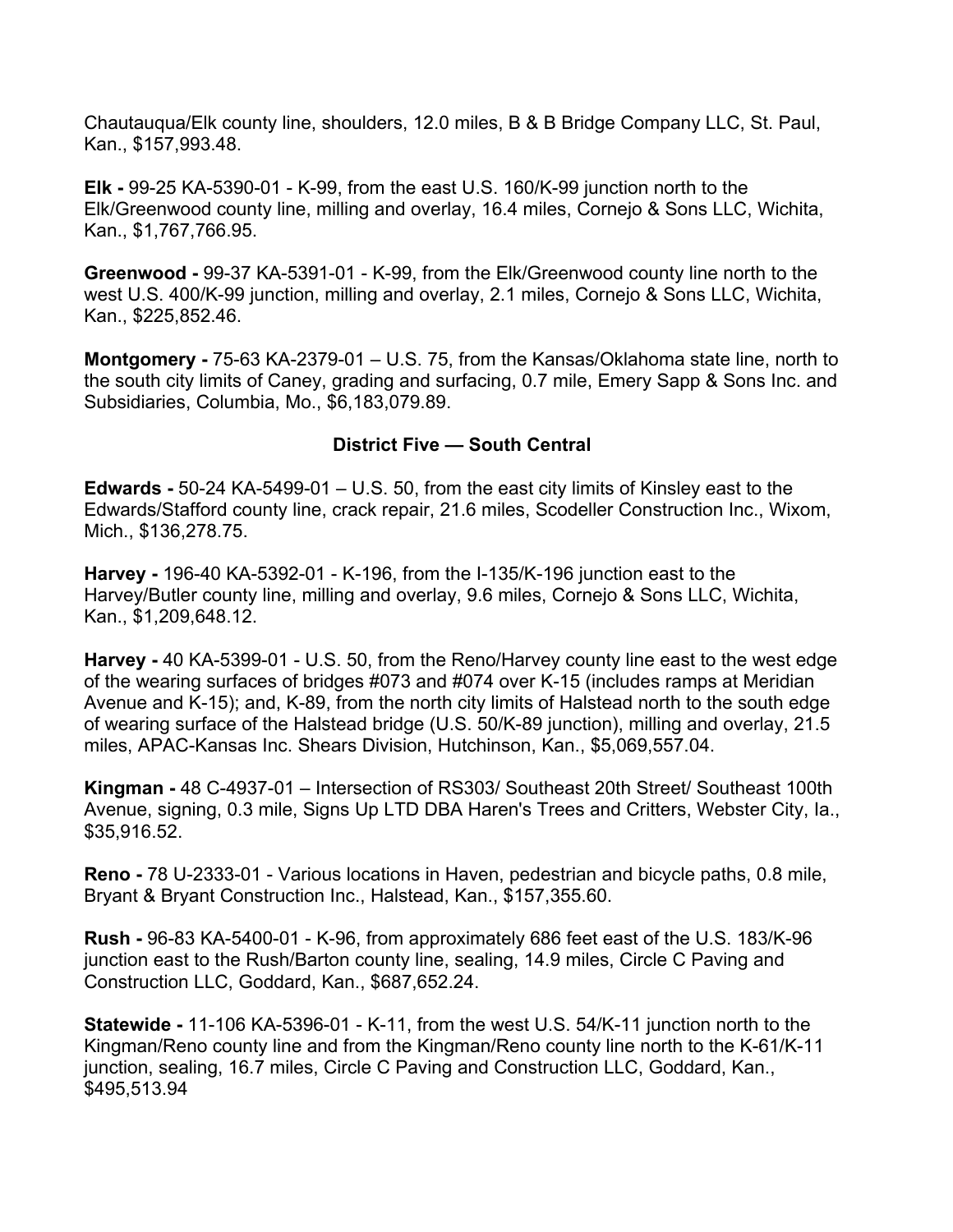**Statewide -** 44-106 KA-5512-01 - K-44, from the east city limits of Anthony east to the Harper/Sumner county line and from the Harper/Sumner county line east to the K-44/K-49 junction, crack repair, 23.4 miles, Mission Construction Co. Inc., St Paul, Kan., \$48,466.00.

**Statewide -** 42-106 KA-5516-01 - K-42, from the K-14/K-42 junction east to the Kingman/Sumner county line and from the Kingman/Sumner county line east to the K-42/K-2 junction, sealing, 16.2 miles, Circle C Paving and Construction LLC, Goddard, Kan., \$468,470.87

**Statewide -** 49-106 KA-5521-01 - K-49, from the K-49/U.S. 81 junction north to the east U.S. 160/K-49 junction, from the west U.S. 160/K-49 junction north to the Sumner/Sedgwick county line, and from the Sumner/Sedgwick county line north to the K-42/K-49 junction, crack repair, 32.4 miles, Scodeller Construction Inc., Wixom, Mich., \$111,519.25.

#### **District Six — Southwest**

**Finney -** 83-28 KA-1008-06 – U.S. 83, from the Haskell/Finney county line north 2.5 miles, grading and surfacing, 2.5 miles, Venture Corporation, Great Bend, Kan., \$7,131,817.78.

**Haskell -** 83-41 KA-1008-03 – U.S. 83, from 4.5 miles north of the U.S. 83/U.S. 160/K-144 junction north to the Haskell/Finney county line, grading and surfacing, 7.6 miles, Venture Corporation, Great Bend, Kan., \$17,358,730.25.

**Haskell -** 56-41 KA-5360-01 – U.S. 56, from the Seward/Haskell county line east to County Road GG (located east of Satanta), milling and overlay, 6.0 miles, J & R Sand Company Inc., Liberal, Kan., \$1,109,748.11.

**Seward -** 54-88 KA-2385-03 – U.S. 54, from approximately 581 feet southwest of the U.S. 54/R Park Road intersection, northeast to 2,957 feet northeast of the U.S. 54/Panhandle Road/Davies Road intersection, grading, bridge and surfacing, 3.0 miles, Koss Construction Co., Topeka, Kan., \$27,653,203.52.

**Seward -** 56-88 KA-5361-01 – U.S. 56, from the Seward/Stevens county line east to the Seward/Haskell county line, milling and overlay, 0.8 mile, J & R Sand Company Inc., Liberal, Kan., \$125,938.62.

**Stevens -** 56-95 KA-5362-01 – U.S. 56, from the east U.S. 56/K-25 junction east to the Stevens/Seward county line, milling and overlay, 20.3 miles, J & R Sand Company Inc., Liberal, Kan., \$3,273,494.95.

The following projects were approved from the Oct. 17, 2019, letting.

**Pawnee -** 56-73 KA-5152-01 - U.S. 56, from the west city limits (east edge wearing surface